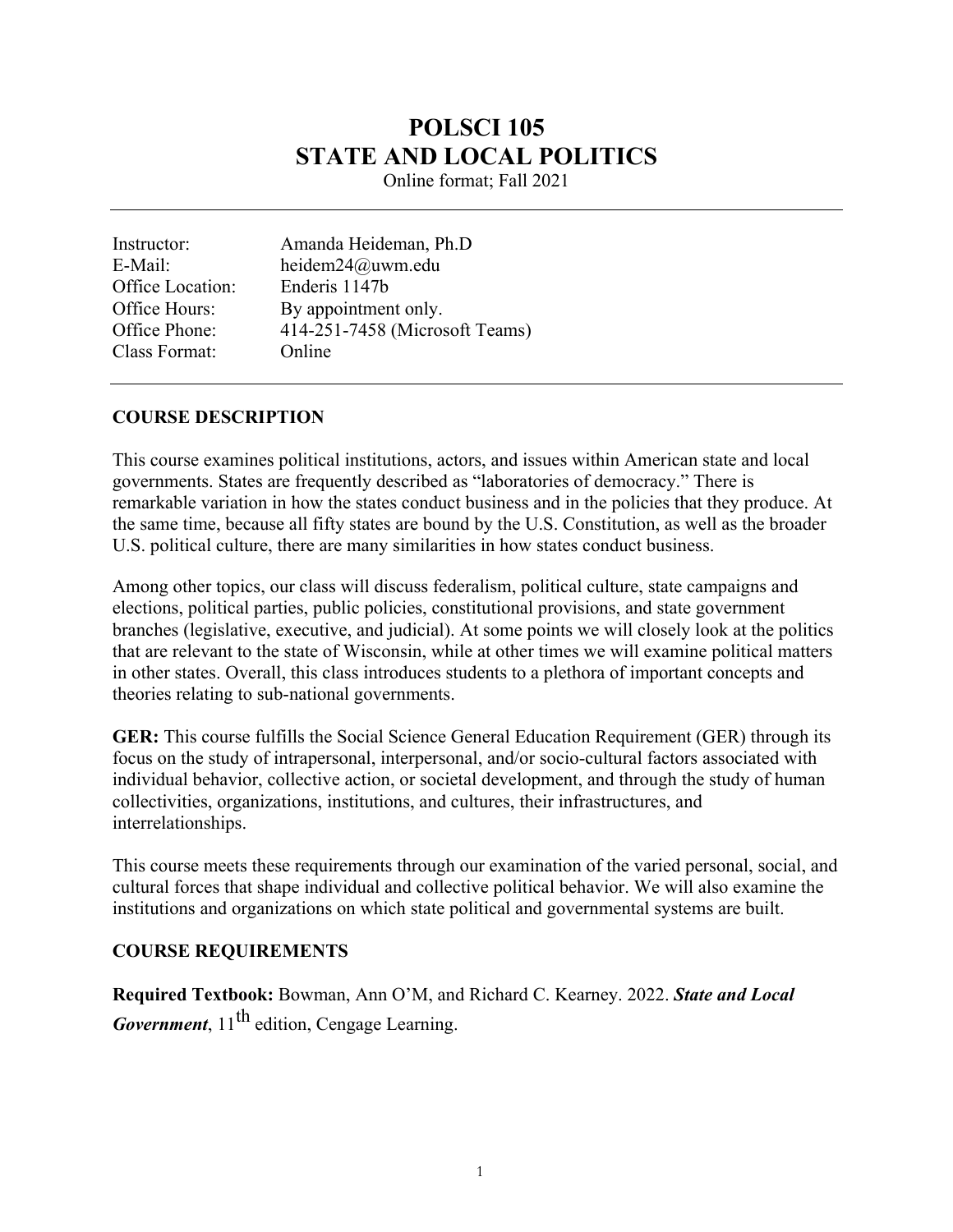This book is available via the UWM ecampus site. A new hard copy of this book is quite expensive, so please make sure you buy the least expensive version (e.g., rental or Ebook) that you can find.

**Lecture Notes:** You should also read the *lecture notes* assigned for each topic. Note: these might also take the form of lecture *slides* from time to time. These notes and/or slides are what I would be using if we were meeting for face-to-face lectures, and provide a framework for the sorts of things we would be discussing in class. Of course, the notes overlap with the book material, but there is also a fair amount of material not covered in the textbook, and it will be fair game for quizzes and exams.

**Supplemental Readings:** Further, since the world is constantly changing, I may periodically assign supplemental readings as well. These might include primary documents or relevant news articles. If any supplemental readings are required, they will be indicated on the course schedule and made available on Canvas or via links in the syllabus.

### **GRADING & COURSE COMPONENTS**

Evaluation in this course is based on the following components:

| $\bullet$ | Class Participation  | 15% |
|-----------|----------------------|-----|
| $\bullet$ | Content Quizzes (10) | 25% |
| $\bullet$ | Exams $(3)$          | 45% |
| $\bullet$ | Reaction Posts (3)   | 15% |

## **Participation (15%)**

You will be required to complete four tasks throughout the semester in order to receive participation points. First, you must introduce yourself on Canvas in the Discussion section of Canvas titled "Introductions." I would like everyone to introduce themselves in a paragraph or two by the end of the first week of the semester. Your specific response is graded as complete or incomplete; in other words, you will simply receive points for completing the task.

The other three tasks require posting a review question for each of the three exams in the Discussion section of Canvas. Further, you must respond to at least one student's question for each review session. The discussion forum is located in the Discussion section of Canvas titled "Exam (#) Review Session." I will not reward you any participation points unless you do both of these tasks. You must complete the tasks by Sunday at 11:59pm the day BEFORE the exam opens, but I encourage each of you to post questions as they arise and well in advance of the exam.

## **Content Quizzes (10 x 2.5% = 25%)**

There will be 10 content quizzes in this class worth an overall 25%. All quizzes will be accessed on Canvas. Content quizzes are designed to ensure that you are reading the material and that your level of comprehension is as at a point where you do well on the exams. The due dates for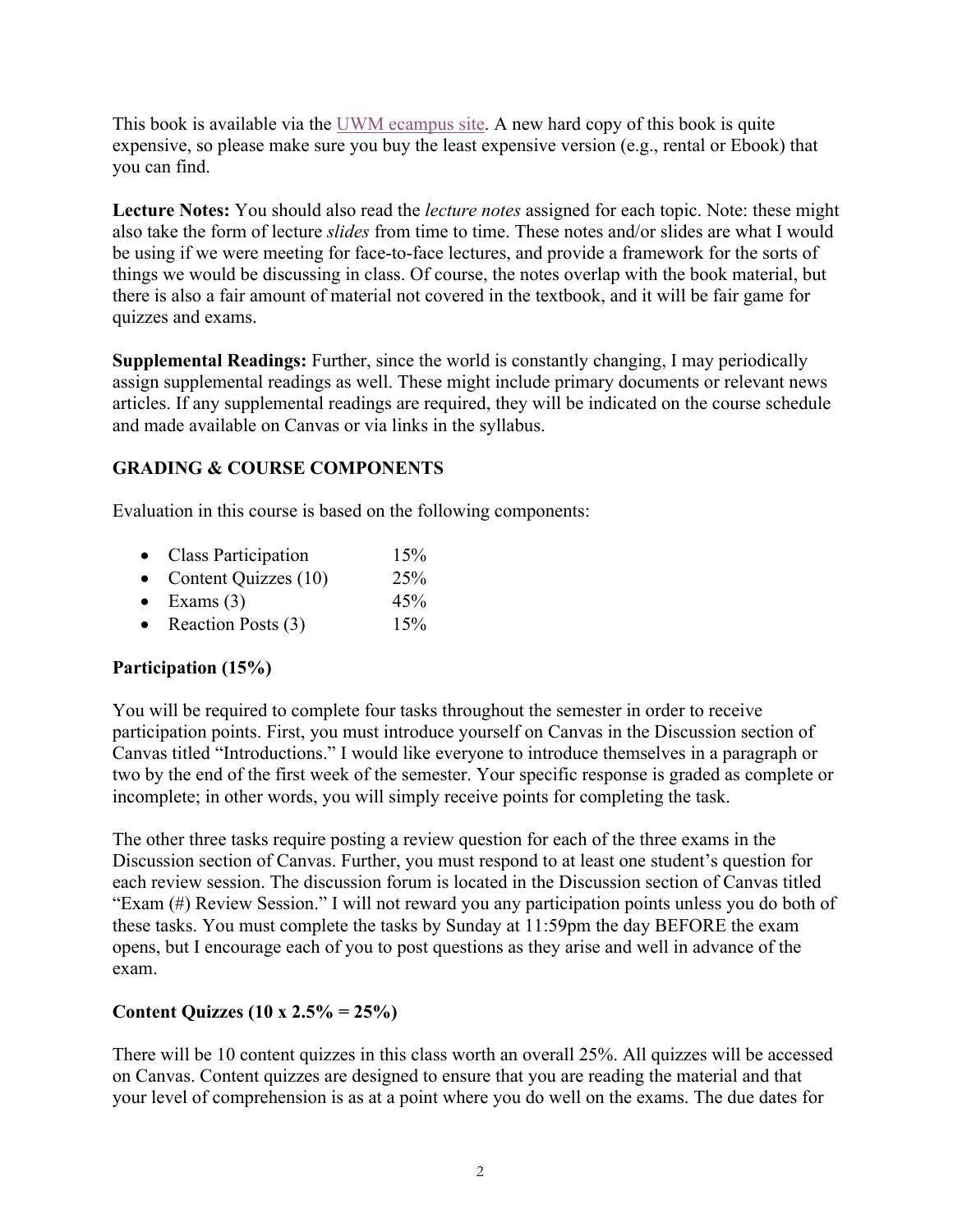quizzes are listed in the syllabus. The quizzes are open-note, open-book format, and I will allow you to take the quiz twice and will count the highest score toward your grade. The time limit for quiz completion is 50 mins. Finally, there are no make up quizzes as you have plenty of time and multiple chances to complete them. The quizzes are set up to be graded immediately upon completion.

#### **Reaction Posts (3 x 5% = 15%)**

There are 3 short writing assignments for this course. For each assignment, students will respond to a posted prompt in the discussion board section of Canvas. These reaction post assignments have two parts: 1. original posts and 2. commentary. Students will have a minimum of 2 weeks during which to complete the reaction post assignment. For all reaction topics, a student must first post an original response in order to see other student responses. A rubric for grading the reaction posts is provided for you on the Canvas site.

**1. Original posts**: For each reaction assignment, there will be a posted discussion topic. Students are expected to respond to this question with an original, well-reasoned, grammatically correct response. Note that your post must correctly cite relevant sources (i.e. the assigned readings). You will need in-text citations only. The correct format for citing is "....blah blah (Last name of author - space - date of publication - comma- page number)." The page number need only be included if you are using a quote. Of course, you are welcome to include outside material as well, but you will need to include full citations for reference. Original reaction posts are to be a minimum of 15 complete sentences (about 3 paragraphs). Posts must be written in essay/paragraph format; unless otherwise specified, bullet points, numbered responses, and/or incomplete sentences are not acceptable.

**2. Commentary**: Each student is expected to comment on the discussion posts of at least 1 other student. Commentary must be constructive, respectful, and should offer an additional point, pose a question, or present a counter-argument. (i.e., Simply stating that you agree with someone is insufficient). Commentaries are to be at least 3 sentences in length.

#### **Exams (3 X 15% = 45%)**

There will be three exams during the semester, listed in the course schedule. Each exam is worth 15% of your overall grade. The exam will consist of 30 multiple choice questions worth 2 points each. While these exams will be open book, they are timed, so you will need to use your time wisely. The exam time is limited to 90 minutes. All required material covered in the class will be 'fair game' for the exams, not just the material from the textbook. For each exam, you will have a 7 day span in which to take your exam. If you cannot take the exam within the allotted time span, you must notify the Instructor of your extenuating circumstances at least 2 weeks before the testing period begins. In such a case, you must be able to provide the requisite Universityapproved documentation. No make-up exams will be offered. Students may only take an exam once. YOU ARE RESPONSIBLE FOR MAKING SURE YOU HAVE A SECURE INTERNET CONNECTION. Technical problems during the exam do not entitle any student to a make-up exam. You have one opportunity to submit your test; whatever is submitted (if it is submitted early or not at all) is what will be graded.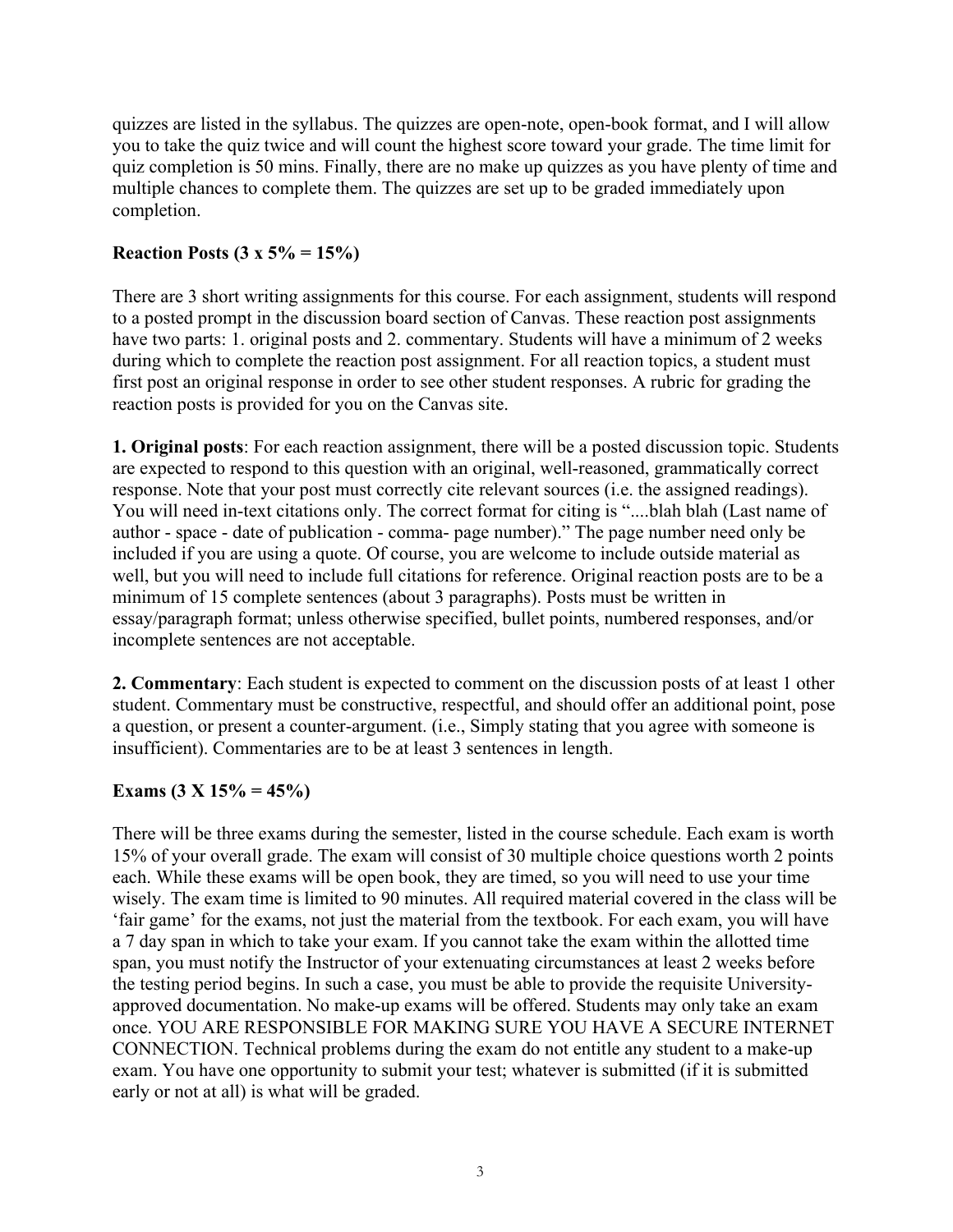**Extra Credit:** Absolutely no extra credit assignments will be offered this semester. However, the instructor reserves the right to curve exams and other grades depending on overall class performance.

Late Work: Late work is not accepted. All of the assignment due dates, criteria for completion, and full explanation are provided well ahead of time. In addition, all of the assignments can be turned in electronically on Canvas without physically being in class. Therefore, there is no excuse for late work. As stated above, makeup exams will not be allowed except for extreme circumstances.

Final grades in this course are computed on the following basis:<sup>1</sup>

- A:  $92-100\%$
- A-:  $90-91\%$
- B+: 88-89%
- B:  $82-87%$
- B-:  $80-81\%$
- $C+$ : 78-79%
- C:  $72-77\%$
- C-:  $70-71\%$
- $D^+$ : 68-69%
- D:  $62-67\%$
- D-:  $60-61\%$
- F:  $<60\%$

NOTE: In cases in which a student is on the borderline between grades (e.g., 91.5), I will always round up to the higher grade, provided that you have engaged in regular and active participation in class. If you have any questions about grading policy in general, or any questions about any particular grade you received, please reach out to me via email. I will be more than happy to discuss your grade with you and find ways in which your work can be improved and your grade raised.

**Drop Deadline:** The last day to drop this course is **November 7**. You should have plenty of information about your grade by that point, so I encourage you to make a well-informed decision that benefits you in the long run.

#### **ONLINE INSTRUCTION**

Since the class is conducted online, there is a great deal of leeway built into the completion of required coursework. However, it is up to you to pay attention to due dates and requirements. My assumption is that you will be spending 12-15 hours per week on this class (the same amount of time as a 3-credit face to face course.)

<sup>&</sup>lt;sup>1</sup> Students submit to the Academic Integrity rules of the University Student Code of Conduct.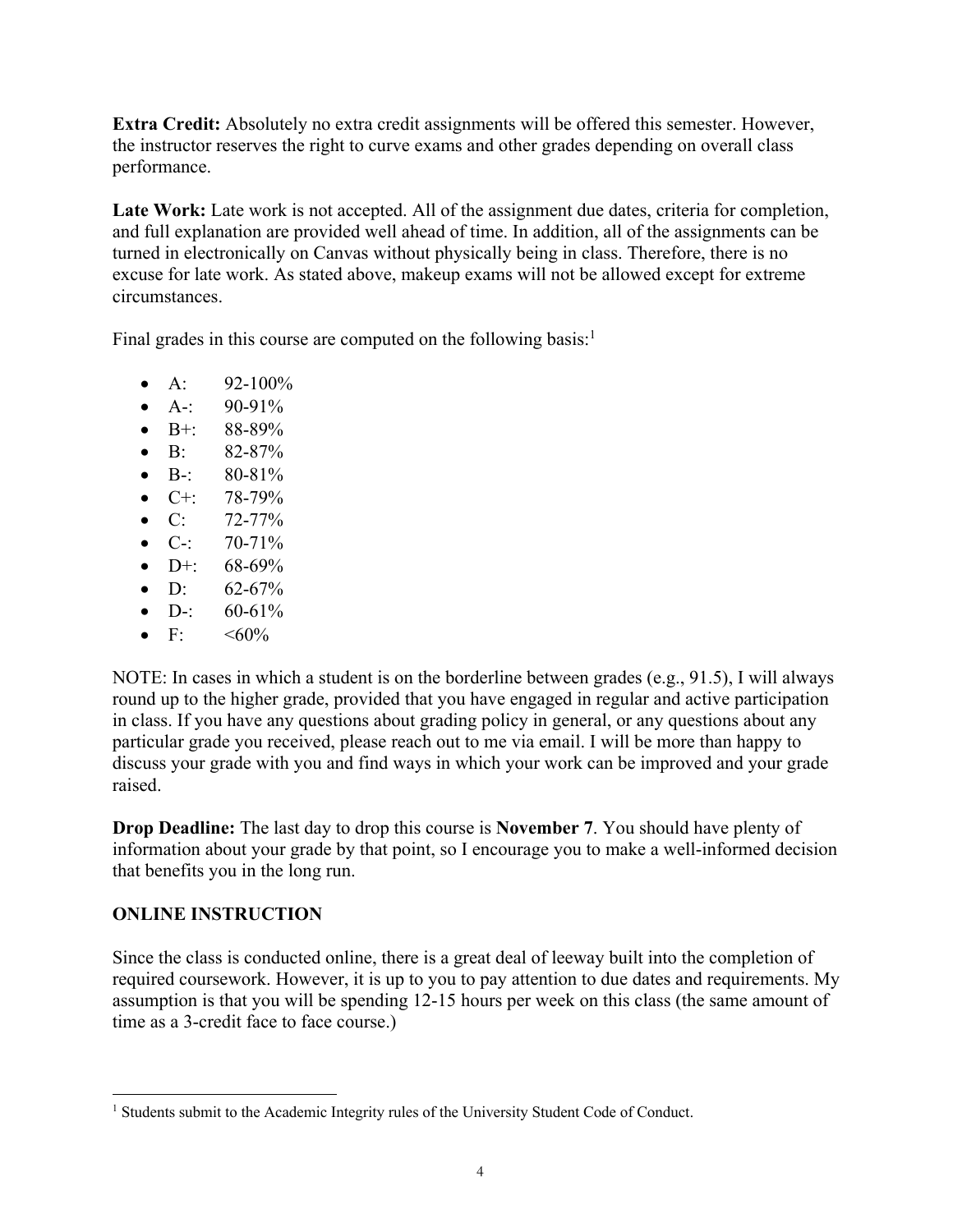Most importantly, you must have stable internet access for this class. I will not at any point in the semester hear complaints regarding late assignments due to not having internet access. The level of technological knowledge for participating in this class is minimal. If you need technical support, you can contact the UW-Milwaukee help desk with inquiries regarding Canvas problems.

In order to access any content on Canvas, you must complete a quiz dealing with the content of this syllabus. The quiz can be attempted an unlimited number of times, cannot hurt your grade, and must be completed with a 100%. The point of the quiz is to ensure that you understand the guidelines and requirements for the class so that there is no possibility for complaints later. In addition, your completion of the syllabus quiz is a contract that both of us agree to the guidelines set forth in this class.

A note about conduct: Since the class is conducted online and not face-to-face, some degree of anonymity occurs. On rare occasions, this anonymity is accompanied by a lack of formality or professional conduct. Please take note to not be disrespectful to other students. I also expect that emails to me will be accompanied by a professional header, consist of a professional tone, and include formal writing (as though it were a business email). If the emails are not drafted in this manner, I will simply not respond to them. If they are written in a professional manner, you can expect a response in two business days or less.

## **SPECIAL ACCOMODATIONS**

It is the University's policy to provide, on a flexible and individual basis, reasonable accommodations to students who have documented disabilities that may affect their ability to participate in course activities or to meet course requirements. Students with disabilities are encouraged to contact Disability Services for a letter of verification to provide to their instructors. If you are working through Disability Services and require specific course delivery options, please contact me as soon as possible so we can work to make these adjustments. Similarly, if you have an upcoming event or emergency circumstances that will impact your performance in the course, let me know as soon as possible. Once a due date has passed, options become limited, and unless it is a true catastrophic emergency, you will not be able to make up missed work!

## **ACADEMIC INTEGRITY**

Students are responsible for the honest completion and representation of their work, for the appropriate citation of sources, and for respect of others' academic endeavors. Students who violate these standards must be confronted and must accept the consequences of their actions. The disciplinary procedures can be found on the Student Academic Misconduct/Academic Discipline Procedure website.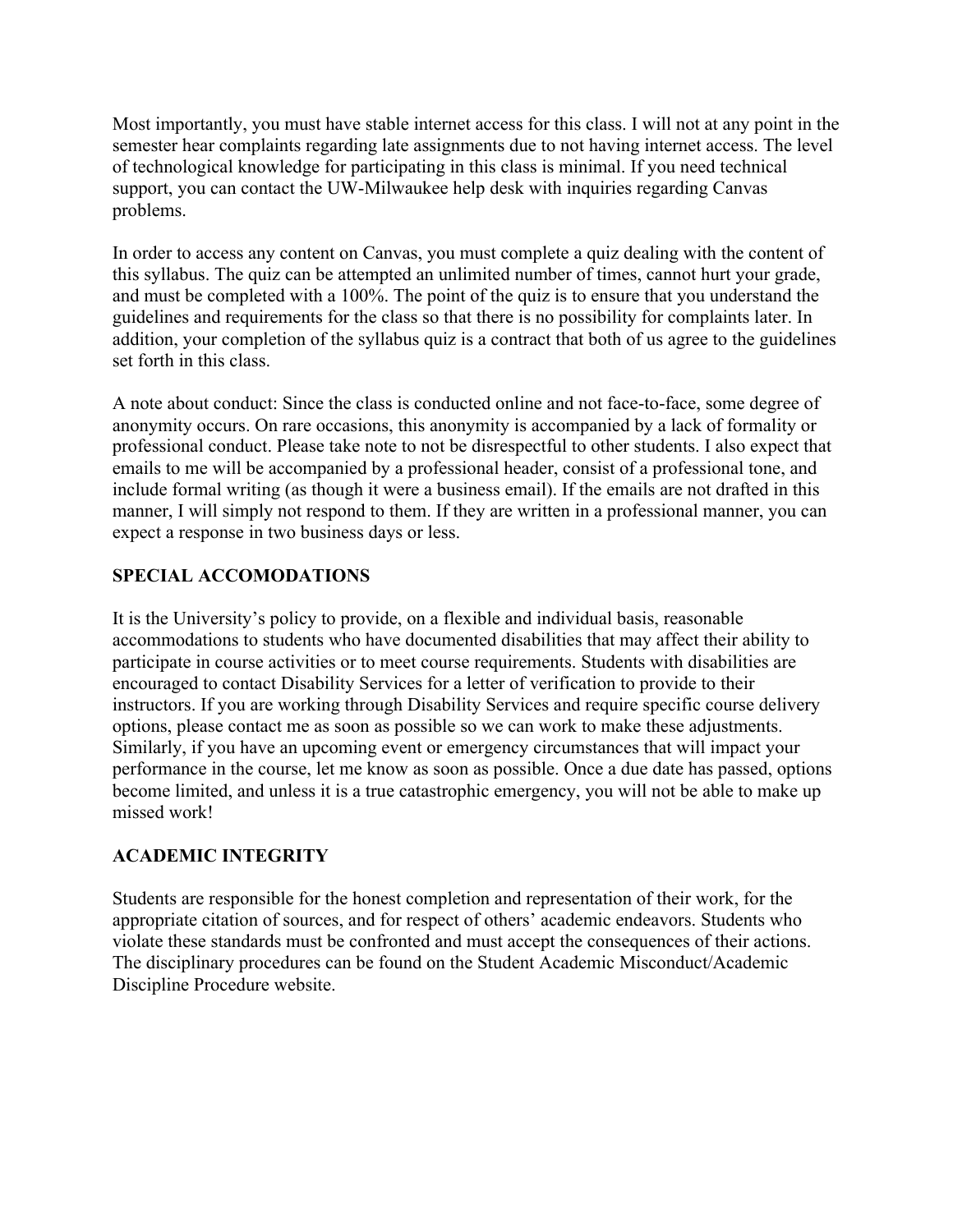## **CLASS SCHEDULE**

|                                                                        | <b>DATE</b>     | <b>TOPIC</b>                                                                      | <b>READINGS</b>                    | <b>ASSIGNMENTS</b> |  |  |  |  |  |
|------------------------------------------------------------------------|-----------------|-----------------------------------------------------------------------------------|------------------------------------|--------------------|--|--|--|--|--|
| <b>WEEK1</b>                                                           | $9/2 - 9/3$     | Introduction &                                                                    | Syllabus                           | Syllabus Quiz;     |  |  |  |  |  |
|                                                                        |                 | the Context of                                                                    |                                    | Introduction       |  |  |  |  |  |
|                                                                        |                 | <b>State Politics</b>                                                             | Chapter 1;                         |                    |  |  |  |  |  |
|                                                                        |                 |                                                                                   | <b>Lecture Notes</b>               |                    |  |  |  |  |  |
| DUE:                                                                   |                 |                                                                                   |                                    |                    |  |  |  |  |  |
| • Student introductions by Sunday, September 5th at 11:59pm            |                 |                                                                                   |                                    |                    |  |  |  |  |  |
| • Complete Syllabus Quiz (required in order to access course content!) |                 |                                                                                   |                                    |                    |  |  |  |  |  |
|                                                                        |                 | Federalism                                                                        |                                    |                    |  |  |  |  |  |
| WEEK <sub>2</sub>                                                      | $9/6 - 9/10$    |                                                                                   | Chapter 2;<br><b>Lecture Notes</b> | Content Quiz 1     |  |  |  |  |  |
| WEEK <sub>3</sub>                                                      | $9/13 - 9/17$   | <b>State</b>                                                                      |                                    |                    |  |  |  |  |  |
|                                                                        |                 | Constitutions                                                                     | Chapter 3;<br><b>Lecture Notes</b> | Content Quiz 2     |  |  |  |  |  |
|                                                                        |                 |                                                                                   |                                    |                    |  |  |  |  |  |
| DUE:                                                                   |                 |                                                                                   |                                    |                    |  |  |  |  |  |
| • Quizzes 1 & 2 due by Sunday, September 19th at 11:59pm               |                 |                                                                                   |                                    |                    |  |  |  |  |  |
| WEEK4                                                                  | $9/20 - 9/24$   | Participation &                                                                   | Chapter 4;                         | Content Quiz 3     |  |  |  |  |  |
|                                                                        |                 | Elections                                                                         | <b>Lecture Notes</b>               |                    |  |  |  |  |  |
| WEEK <sub>5</sub>                                                      | $9/27 - 10/1$   | Parties, Groups,                                                                  | Chapter 5;                         | Content Quiz 4     |  |  |  |  |  |
|                                                                        |                 | Campaigns                                                                         | <b>Lecture Notes</b>               |                    |  |  |  |  |  |
|                                                                        |                 | DUE:                                                                              |                                    |                    |  |  |  |  |  |
|                                                                        |                 | • Quizzes 3 & 4 due by Sunday, October 3rd at 11:59pm                             |                                    |                    |  |  |  |  |  |
|                                                                        |                 | • Exam Review Session due by Sunday, October 3rd at 11:59pm                       |                                    |                    |  |  |  |  |  |
|                                                                        |                 |                                                                                   |                                    |                    |  |  |  |  |  |
| WEEK 6                                                                 | $10/4 - 10/8$   | Exam 1                                                                            |                                    |                    |  |  |  |  |  |
|                                                                        |                 | DUE:                                                                              |                                    |                    |  |  |  |  |  |
|                                                                        |                 | • Exam 1- Opens Monday, October 4th and is due by Sunday, October 10th at 11:59pm |                                    |                    |  |  |  |  |  |
|                                                                        |                 | • Reaction post 1 and commentary also due by Sunday October 10th at 11:59pm       |                                    |                    |  |  |  |  |  |
|                                                                        |                 |                                                                                   |                                    |                    |  |  |  |  |  |
| WEEK <sub>7</sub>                                                      | $10/11 - 10/15$ | <b>State</b>                                                                      | Chapter 6;                         | Content Quiz 5     |  |  |  |  |  |
|                                                                        |                 | Legislatures                                                                      | <b>Lecture Notes</b>               |                    |  |  |  |  |  |
| WEEK <sub>8</sub>                                                      | 10/18-10/22     | Governors                                                                         | Chapter 7;                         | Content Quiz 6     |  |  |  |  |  |
|                                                                        |                 |                                                                                   | <b>Lecture Notes</b>               |                    |  |  |  |  |  |
| DUE:                                                                   |                 |                                                                                   |                                    |                    |  |  |  |  |  |
| • Quizzes 5 & 6 due by Sunday, October 24th at 11:59pm                 |                 |                                                                                   |                                    |                    |  |  |  |  |  |
|                                                                        |                 |                                                                                   |                                    |                    |  |  |  |  |  |
| WEEK 9                                                                 | 10/25-10/29     | Bureaucracy                                                                       | Chapter 8;                         | Content Quiz 7     |  |  |  |  |  |
|                                                                        |                 |                                                                                   | <b>Lecture Notes</b>               |                    |  |  |  |  |  |
| <b>WEEK10</b>                                                          | $11/1 - 11/5$   | <b>State Courts</b>                                                               | Chapter 9;                         | Content Quiz 8     |  |  |  |  |  |
|                                                                        |                 |                                                                                   | <b>Lecture Notes</b>               |                    |  |  |  |  |  |
|                                                                        |                 | DUE:                                                                              |                                    |                    |  |  |  |  |  |
| • Quizzes 7 & 8 due by Sunday, November 7th at 11:59pm                 |                 |                                                                                   |                                    |                    |  |  |  |  |  |
| • Exam Review Session due Sunday, November 7th at 11:59pm              |                 |                                                                                   |                                    |                    |  |  |  |  |  |
| <b>WEEK11</b>                                                          | 11/8-11/12      | Exam 2                                                                            |                                    |                    |  |  |  |  |  |